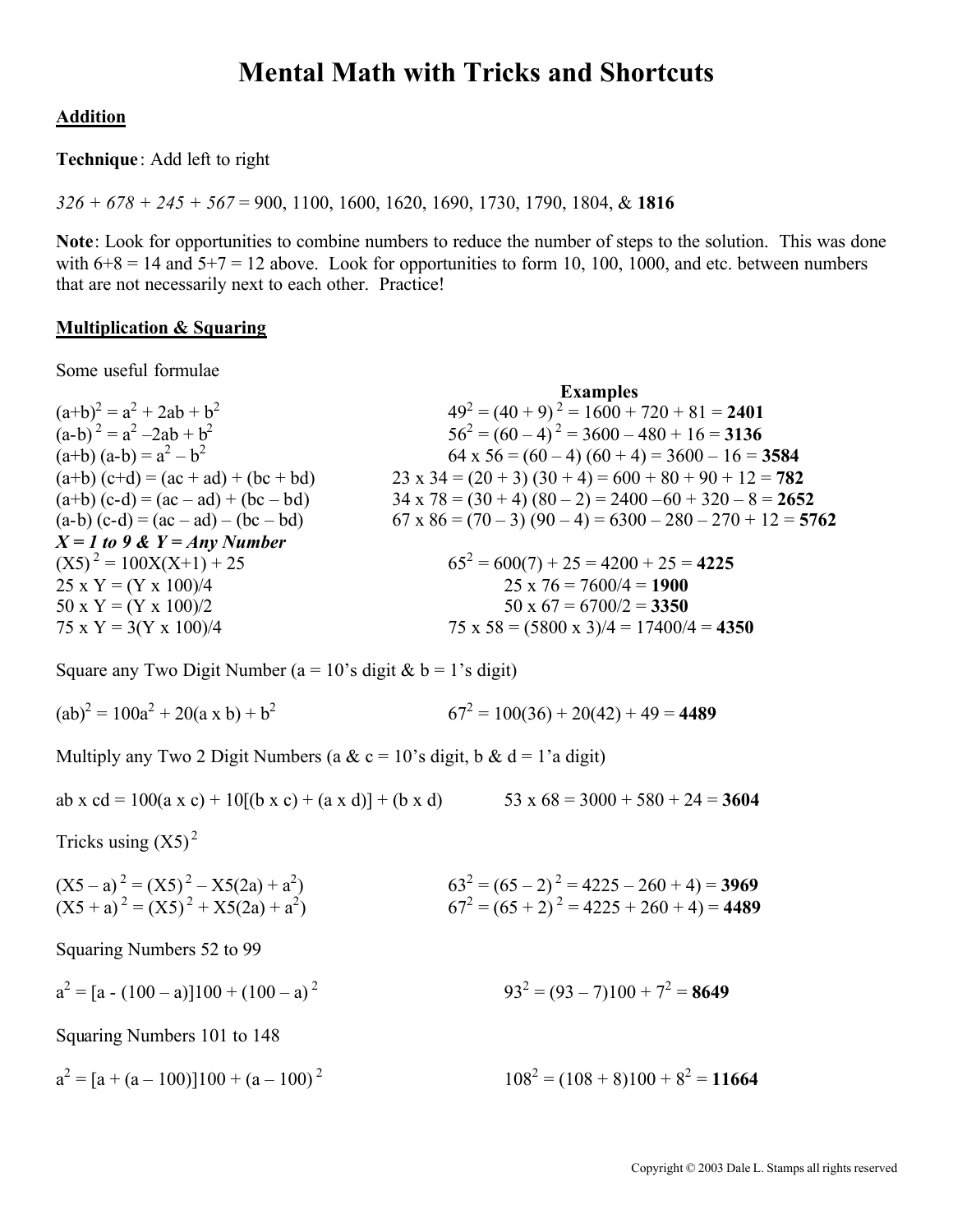Squaring Numbers near 1000

Example  
\n
$$
a^2 = [a - (1000 - a)]1000 + (1000 - a)^2
$$
  
\n $a^2 = [a + (a - 1000)]1000 + (a - 1000)^2$   
\n $a^2 = (a - 1)^2 + 2a - 1$   
\nSquaring Numbers that end in 1  
\n $a^2 = (a - 1)^2 + 2a - 1$   
\nSquaring Numbers that end in 4  
\n $a^2 = (a + 1)^2 - (2a + 1)$   
\n $a^2 = (a + 1)^2 - (2a + 1)$   
\n $a^2 = (a + 1)^2 - (2a + 1)$   
\n $a^2 = (a + 1)^2 - (2a + 1)$   
\n $a^2 = (a + 1)^2 - (2a + 1)$   
\n $a^2 = (a + 1)^2 - (2a + 1)$   
\n $a^2 = (a + 1)^2 - (2a + 1)$   
\n $a^2 = (a + 1)^2 - (2a + 1)$   
\n $a^2 = (a + 1)^2 - (2a + 1)$   
\n $a^2 = (a + 1)^2 - (2a + 1)$   
\n $a^2 = (a + 1)^2 - (2a + 1)$   
\n $a^2 = (a + 1)^2 - (2a + 1)$   
\n $a^2 = (a + 1)^2 - (2a + 1)$   
\n $a^2 = (a + 1)^2 - (2a + 1)$   
\n $a^2 = (a + 1)^2 - (2a + 1)$   
\n $a^2 = (a + 1)^2 + (a - 1)$   
\n $a^2 = a^2 - a$   
\n $a^2 = a^2 - a$   
\n $a^2 = a^2 - a$   
\n $a^2 = a^2 - a$   
\n $a^2 = a^2 - a$   
\n $a^2 = a^2 - a$   
\n $a^2 = a^2 - a$   
\n $a^2 = a^2 - a$   
\n $a^2 = a^2 - a$   
\n $a^2 = a^2 - a$   
\n $a^2 = a^2 - a$   
\n $a^2 = a$ 

a x b =  $[(a + b)/2]^2 - c^2$  $59 \times 67 = 63^2 - 4^2 = 3969 - 16 = 3953$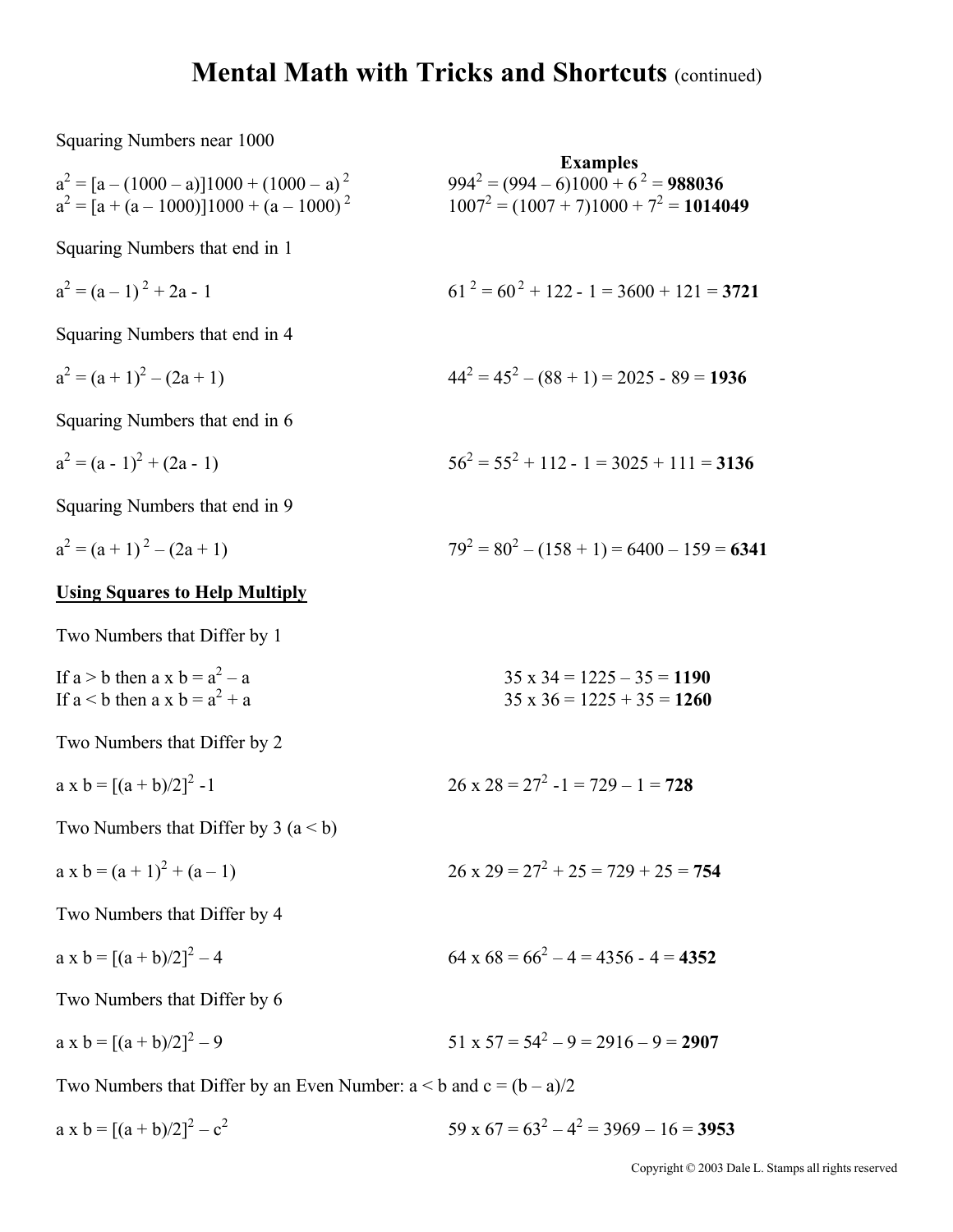| Two Numbers that Differ by an Odd Number: $a < b$ and $c = [1 + (b - a)]/2$                                   |                                                                                  |
|---------------------------------------------------------------------------------------------------------------|----------------------------------------------------------------------------------|
| $a \times b = (a + c)^2 - [b + (c - 1)^2]$                                                                    | <b>Examples</b><br>$79 \times 92 = 86^2 - (92 + 36) = 7396 - 128 = 7268$         |
| <b>Other Multiplying Techniques</b>                                                                           |                                                                                  |
| Multiplying by 11                                                                                             |                                                                                  |
| $a \times 11 = a + 10a$<br>$a \times 11 =$ If $a > 9$ insert a 0 between digits and<br>add sum of digits x 10 | $76 \times 11 = 76 + 760 = 836$<br>$76 \times 11 = 706 + 130 = 836$              |
| Multiplying by Other Two Digit Numbers Ending in $1 (X = 1 to 9)$                                             |                                                                                  |
| $a \times X1 = a + X0a$                                                                                       | 63 x 41 = 63 + (40 x 63) = 63 + 2520 = 2583                                      |
| Multiplying with Numbers Ending in $5 (X = 1$ to 9)                                                           |                                                                                  |
| $a \times X5 = a/2 \times 2(X5)$                                                                              | $83 \times 45 = 41.5 \times 90 = 415 \times 9 = 3735$                            |
| Multiplying by 15                                                                                             |                                                                                  |
| $a \times 15 = (a + a/2) \times 10$                                                                           | $77 \times 15 = (77 + 38.5) \times 10 = 1155$                                    |
| Multiplying by 45                                                                                             |                                                                                  |
| $a \times 45 = 50a - 50a/10$                                                                                  | $59 \times 45 = 2950 - 295 = 2655$                                               |
| Multiplying by 55                                                                                             |                                                                                  |
| $a \times 55 = 50a + 50a/10$                                                                                  | $67 \times 55 = 3350 + 335 = 3685$                                               |
| Multiplying by Two Digit Numbers that End in $9 (X = 1$ to 9)                                                 |                                                                                  |
| $a \times X9 = (X9 + 1)a - a$                                                                                 | $47 \times 29 = (30 \times 47) - 47 = 1410 - 47 = 1363$                          |
| Multiplying by Multiples of 9 ( $b =$ multiple of 9 up to 9 x 9)                                              |                                                                                  |
| $a \times b$ = round b up to next highest 0<br>multiply then subtract 1/10 of result                          | $29 \times 54 = 29 \times 60 - (29 \times 60)/10$<br>$= 1740 - 174 = 1566$       |
| Multiplying by Multiples of 99 ( $b =$ multiple of 99 up to 99 x 10)                                          |                                                                                  |
| $a \times b$ = round up to next highest 0<br>multiply and then subtract 1/100 of result                       | $38 \times 396 = 38 \times 400 - (38 \times 400)/100$<br>$= 15200 - 152 = 15048$ |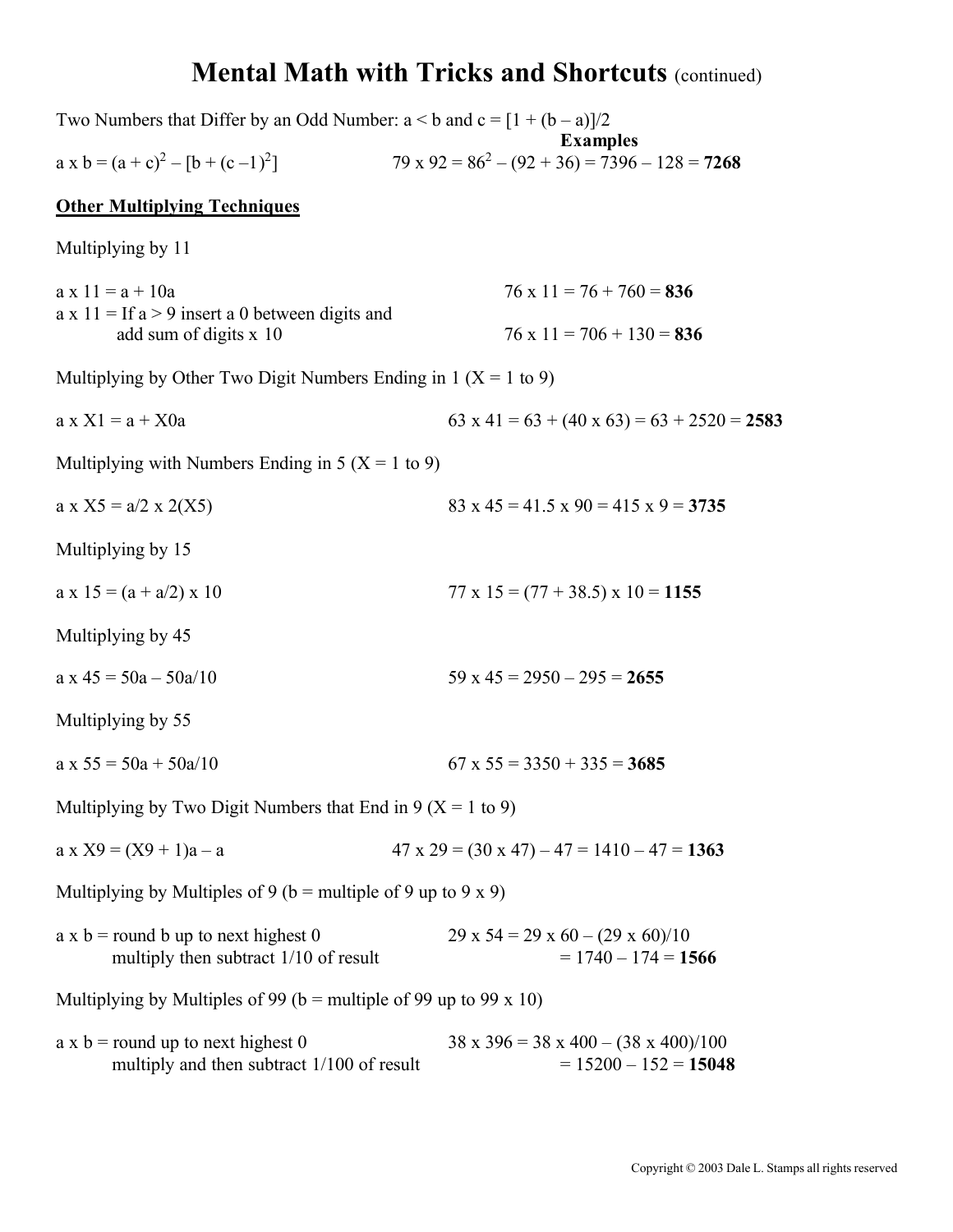### **SUBTRACTION**

### **Techniques**:

- 1) Learn to calculate from left to right:  $1427 698 = (800 100) + (30 10) + 9 = 729$
- 2) Think in terms of what number added to the smaller equals the larger: 785 342 = **443** (left to right)
- 3) Add a number to the larger to round to next highest 0; then add same number to the smaller and subtract:  $496 - 279 = (496 + 4) - (279 + 4) = 500 - 283 = 217$  (left to right)
- 4) Add a number to the smaller to round to the next highest 10, 100, 1000 and etc.; then subtract and add the same number to the result to get the answer:  $721 - 587 = 721 - (587 + 13) = (721 - 600) + 13 = 134$
- 5) Subtract a number from each number and then subtract: 829 534 = 795 500 = **295**

### **DIVISION**

### **Techniques**: **Examples**

Divide by parts of divisor one at a time:  $1344/24 = (1344/6)/4 = 224/4 = 56$ 

Method of Short Division

 $340 \leftarrow$  Remainders (3, 4, and 0 during calculations) 7)1792  $256 \leftarrow$ Answer

Divide both divisor and dividend by same number to get a short division problem

 10 972/27 divide both by  $9 = 3108$ **36**

Dividing by 5, 50, 500, and etc.: Multiply by 2 and then divide by 10, 100, 1000, and etc.

 $365/5 = 730/10 = 73$ 

Dividing by 25, 250, 2500, and etc.: Multiply by 4 and divide by 100, 1000, 10000, and etc.

Dividing by 125: Multiply by 8 and then divide by 1000

36125/125 = 289000/1000 = **289**

It can be divided evenly by:

- 2 if the number ends in 0, 2, 4, 6, and 8
- 3 if the sum of the digits in the number is divisible by 3
- 4 if the number ends in 00 or a 2 digit number divisible by 4
- 5 if the number ends in 0 or 5
- 6 if the number is even and the sum of the digits is divisible by 3
- 7 sorry, you must just try this one
- 8 if the last three digits are 000 or divisible by 8
- 9 if the sum of the digits are divisible by 9
- 10 if the number ends in 0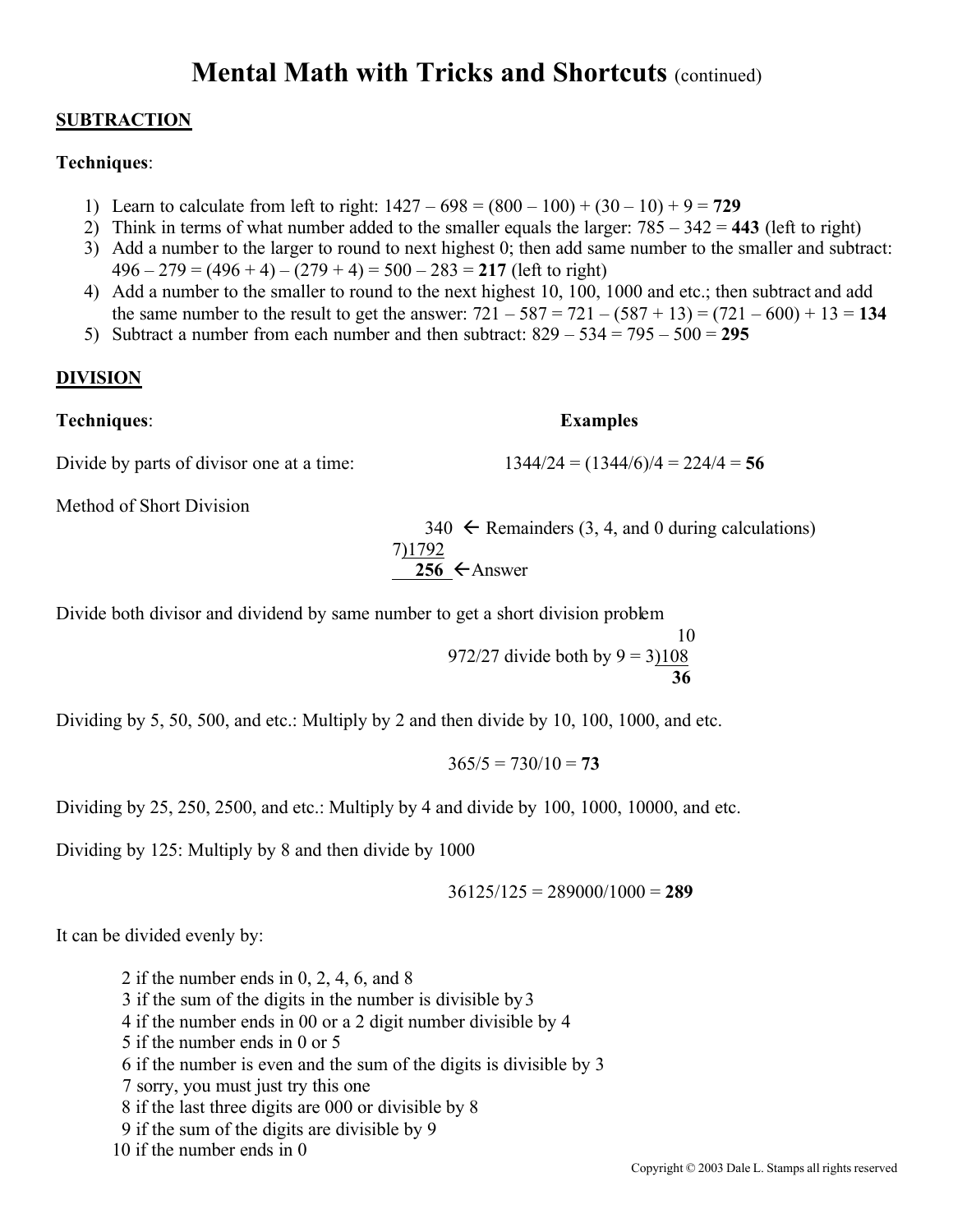11 if the number has an even number of digits that are all the same: 33, 4444, 777777, and etc.

11 if, beginning from the right, subtracting the smaller of the sums of the even digits and odd digits results in a number equal to 0 or divisible by 11:

> 406857/11 Even = 15 Odd =  $15 = 0$  $1049807/11$  Even = 9 Odd =  $20 = 11$

12 if test for divisibility by 3 & 4 work 15 if test for divisibility by  $3 & 5$  work Others by using tests above in different multiplication combinations

### **SQUARE ROOTS Examples**

Separate the number into groups of 2 digits or less beginning from the right

 $(66049)^{1/2}$  6 60 49

What number can be squared and be less than  $6 = 2$  with a reminder of 2 Bring down the second group of digits next to the remainder to give 260 **Double** the first part of the answer to get 4, divide into 26 of the 260 to get 6 as a trial number Use  $4 \& 6$  to get 46 and multiply by 6 to equal 276 which is larger than 260, therefore try 5 Use 4 & 5 to get 45, 45 x  $5 = 225$ ,  $260 - 225 = 35$ , bring down the 49 to get 3549 **Double** the 25 to get 50, divide 50 into 354 to get 7 as a trial second part of divisor Use 50  $\&$  7 to get 507 and multiply 507 x 7 to get 3549 with no remainder.

See complete calculations below:

### 6 60 49 (**257** = Answer 4 45)260 225 507)3549 3549  $\Omega$

### **CUBE ROOTS**

Memorize the following:

Cube of 1 = **1**, 2 = **8**, 3 = **27**, 4 = **64**, 5 = **125**, 6 = **216**, 7 = **343**, 8 = **512**, 9 = **729**

**Note**: no result ends in the same digit

 $(300763)^{1/3}$  Divide in to groups of 3 from right = 300 763

**Note**: the number ends in a 3. Last digit of cube will be 7 if this is a cube *without a remainder*

Since 7 cubed  $= 343$  and 6 cubed  $= 216$ , the left most group of 300 is between them and we must use the smaller, or 6.